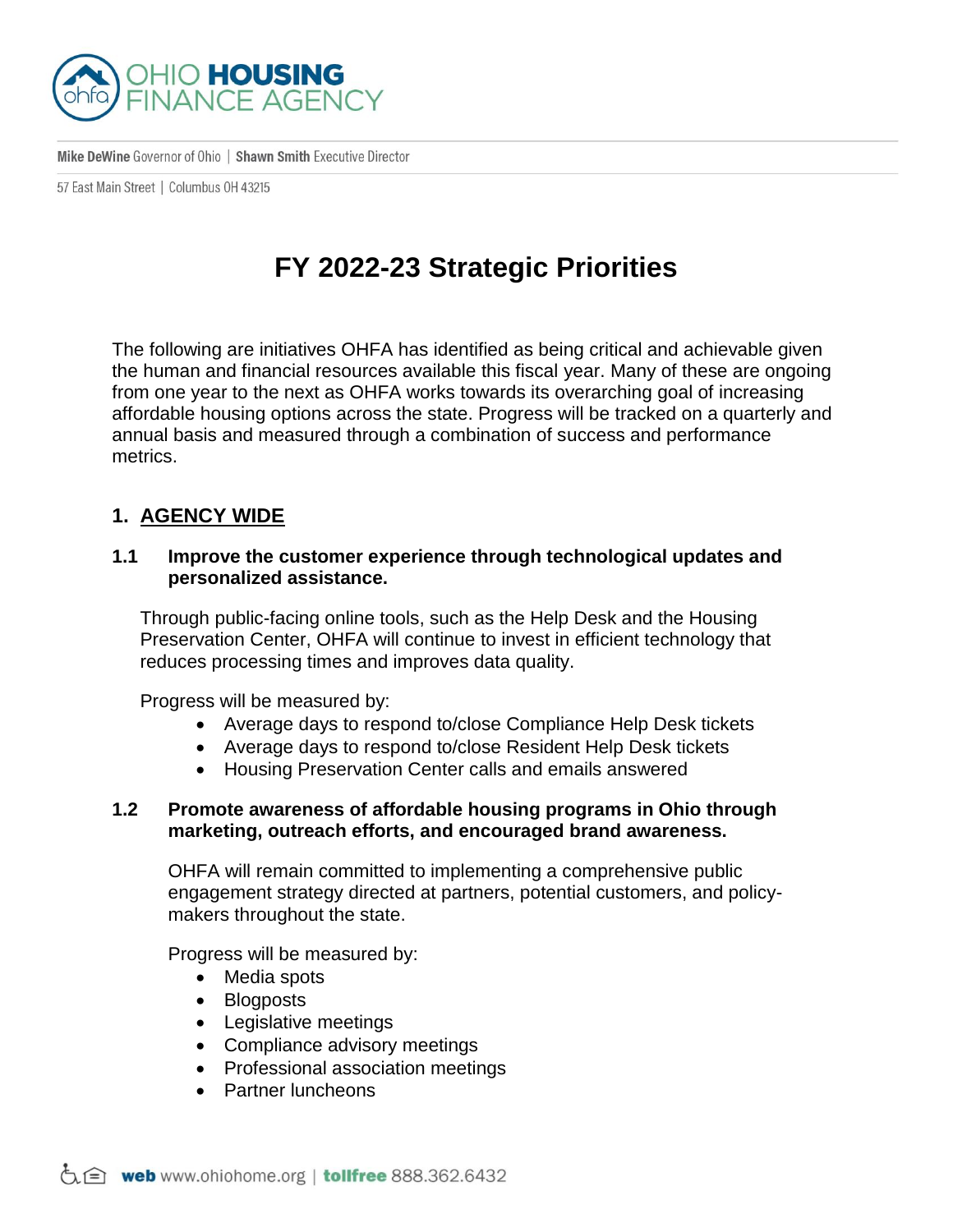- Industry roundtables
- Outreach videos

## **1.3 Improve technical assistance to strengthen partnerships.**

OHFA will continue to invest in training, outreach, and communication with property owners, housing stakeholders, and partners to clarify mission, programs, and policies.

Progress will be measured by:

- Multifamily program compliance training attendance
- Events to promote homebuyer programs to housing stakeholders
- Mortgage lenders, real estate agents, and housing counselors attending promotional events for homebuyer programs

## **1.4 Focus on capacity-building partnerships and approaches to improve access and increase options for affordable housing.**

By leveraging collaboration and financing tools, OHFA will maintain its focus on expanding the availability of affordable housing to low- and moderate-income Ohioans, including for the most vulnerable populations.

Progress will be measured by:

• Partner Engagements

## **1.5 Prioritize and encourage fair housing practices.**

# *\*\*HOUSING EQUITY FOCUSED\*\**

Using an equity lens, OHFA will continue to prioritize and encourage fair housing practices in both single and multifamily housing.

Progress will be measured by:

- Single-family fair housing trainings
- Multifamily fair housing trainings sponsored

## **1.6 Maintain support of emerging needs related to COVID-19.**

Through federal programs established by the American Rescue Plan Act including the Save the Dream Ohio (Homeowner Assistance Fund or HAF) mortgage and utility assistance programs and the HOME-ARP permanent supportive housing program—OHFA will remain committed to addressing the housing needs of and providing assistance to households affected by the COVID-19 pandemic. OHFA will also aid partners whose operations may be affected.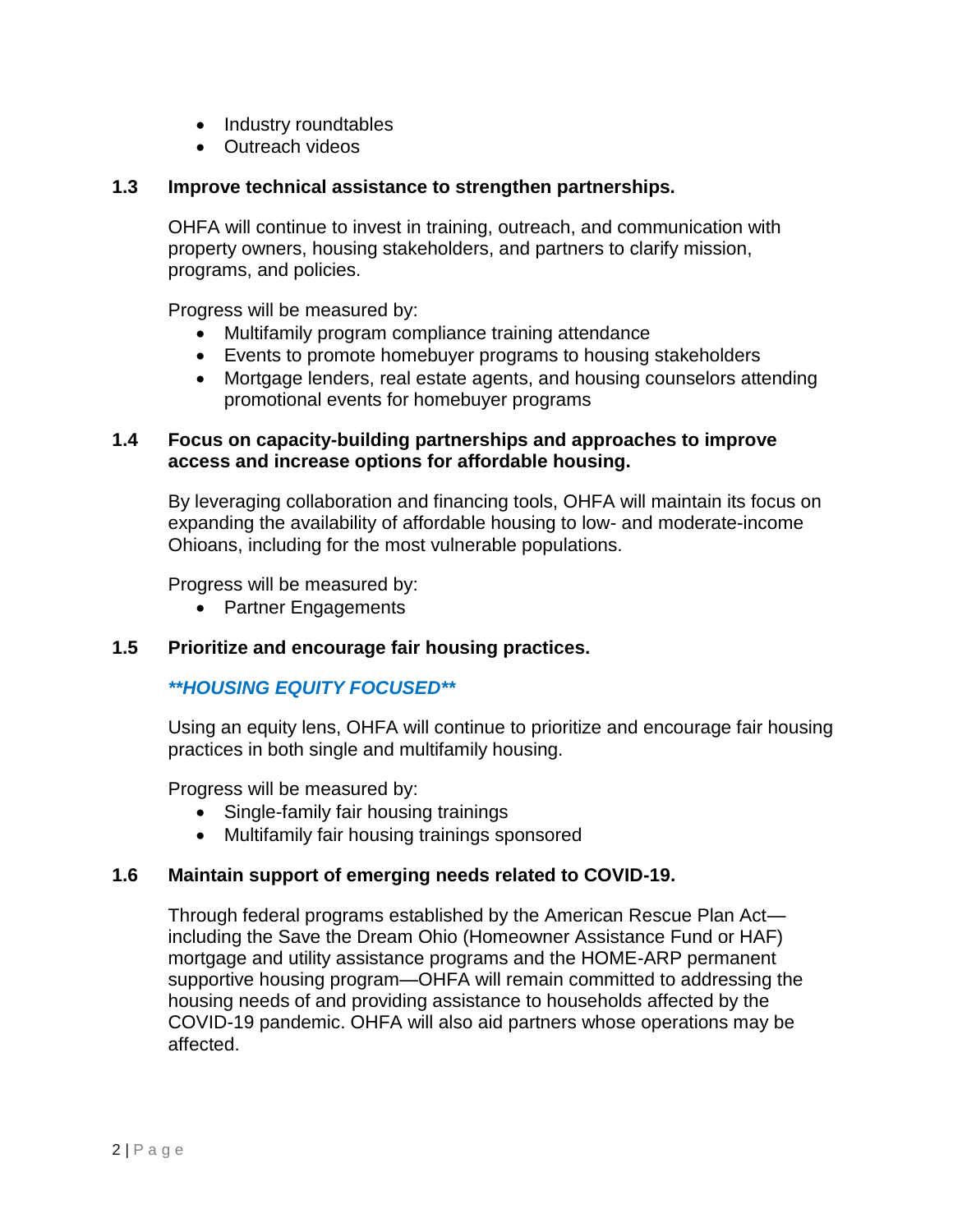Progress will be measured by:

- Affordable PSH rental units funded through HOME-ARP
- Volume of HOME-ARP funds allocated
- Households assisted through HAF programs
- Volume of assistance through HAF programs
- Share of HAF assistance to homeowners below area median income
- Average number of days to process HAF assistance from application to servicer receipt (MPA/RPA only)
- Average number of days from HAF application to funding (MPA/RPA only)

## **1.7 Leverage a data-driven framework to fully inform programmatic and policy decisions.**

OHFA will continue to keep the general public informed of affordable housing issues as well as the Agency's impact, while also shaping public policy through research and assessment of Ohio's housing needs.

Progress will be measured by:

- Research requests processed
- Research reports published
- Infographic blogposts published

## **1.8 Partner with academic institutions, other state agencies, and communitybased organizations to promote affordable housing research and informed decision making.**

OHFA will remain focused on nurturing relationships with institutions of higher education and other state government research offices to ensure affordable housing data is available for academic research and longitudinal data analysis, while also helping to finance innovative studies and pilot programs that seek to improve housing outcomes for vulnerable Ohioans.

Progress will be measured by:

• Research partnerships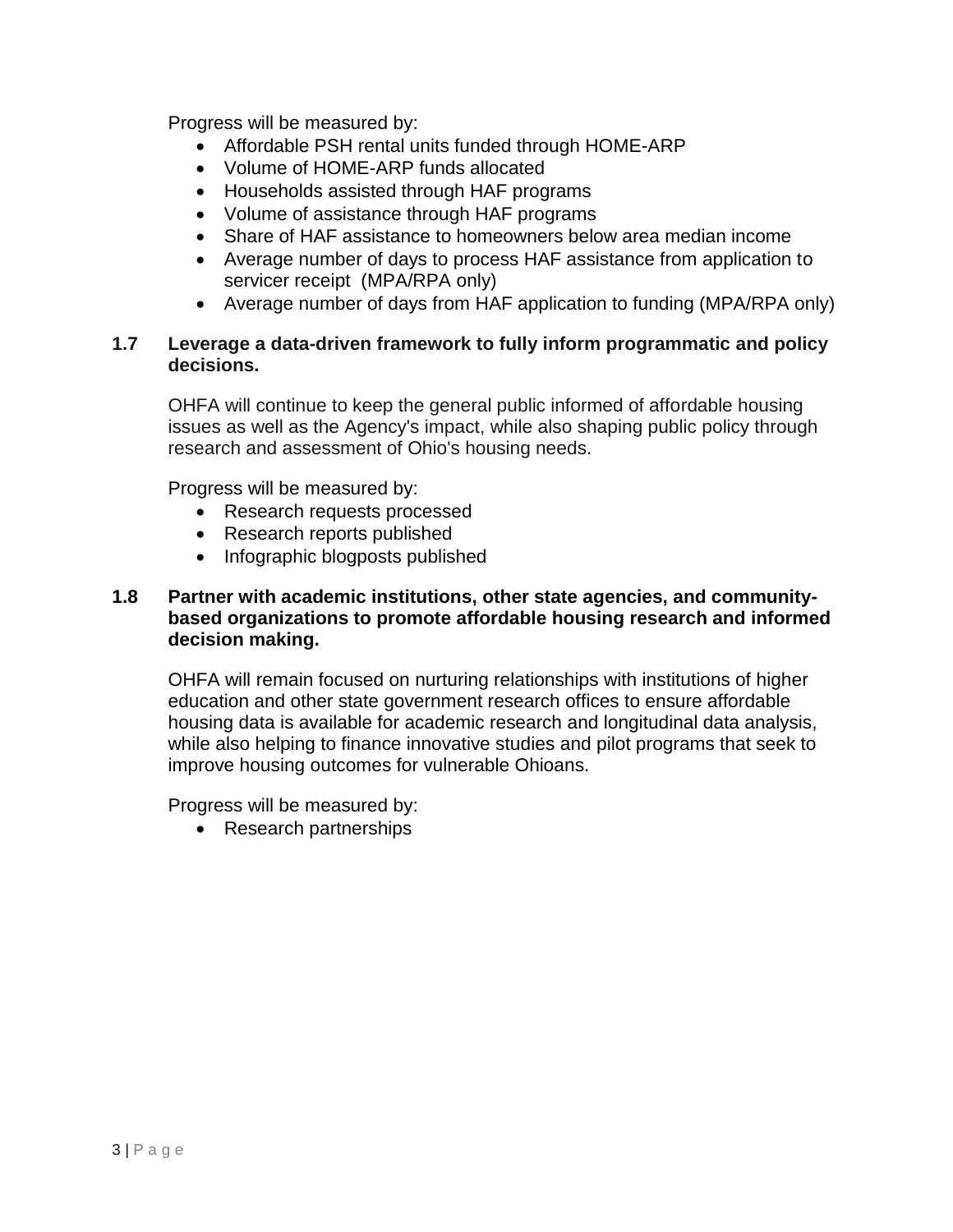## **2. SINGLE FAMILY**

#### **2.1 Encourage homeownership through increased loan volume and assistance for low-to-moderate-income Ohioans.**

OHFA will strive to expand affordable homeownership through new financing mechanisms and the development of products that support LMI homebuyers.

Progress will be measured by:

- Homebuyer loans approved
- Volume of homebuyer loans approved
- Mortgage Tax Credits approved
- Loans approved with down-payment assistance
- Grants for Grads loans approved
- Ohio Heroes loans approved
- Next Home loans approved
- Number of approved lenders

#### **2.2 Maintain and strengthen the resource structures that allow OHFA to provide down payment assistance and increase access to homeownership.**

OHFA will continue to examine financing strategies that can provide the means by which to offer assistance to Ohio's homebuyers.

Progress will be measured by:

Volume of bonds issued to support homebuyer programs

#### **2.3 Encourage sustainable homeownership.**

OHFA will maintain focus on how products and programs such as homebuyer education and partnerships like the Power of Home can help Ohioans avoid negative homeownership outcomes.

Progress will be measured by:

- Homebuyer training events
- Homebuyers attending training events
- Homeowner referrals to housing counseling and legal aid

## **2.4 Promote racial equity and prioritize housing outcomes that benefit all Ohioans.**

## *\*\*HOUSING EQUITY FOCUSED\*\**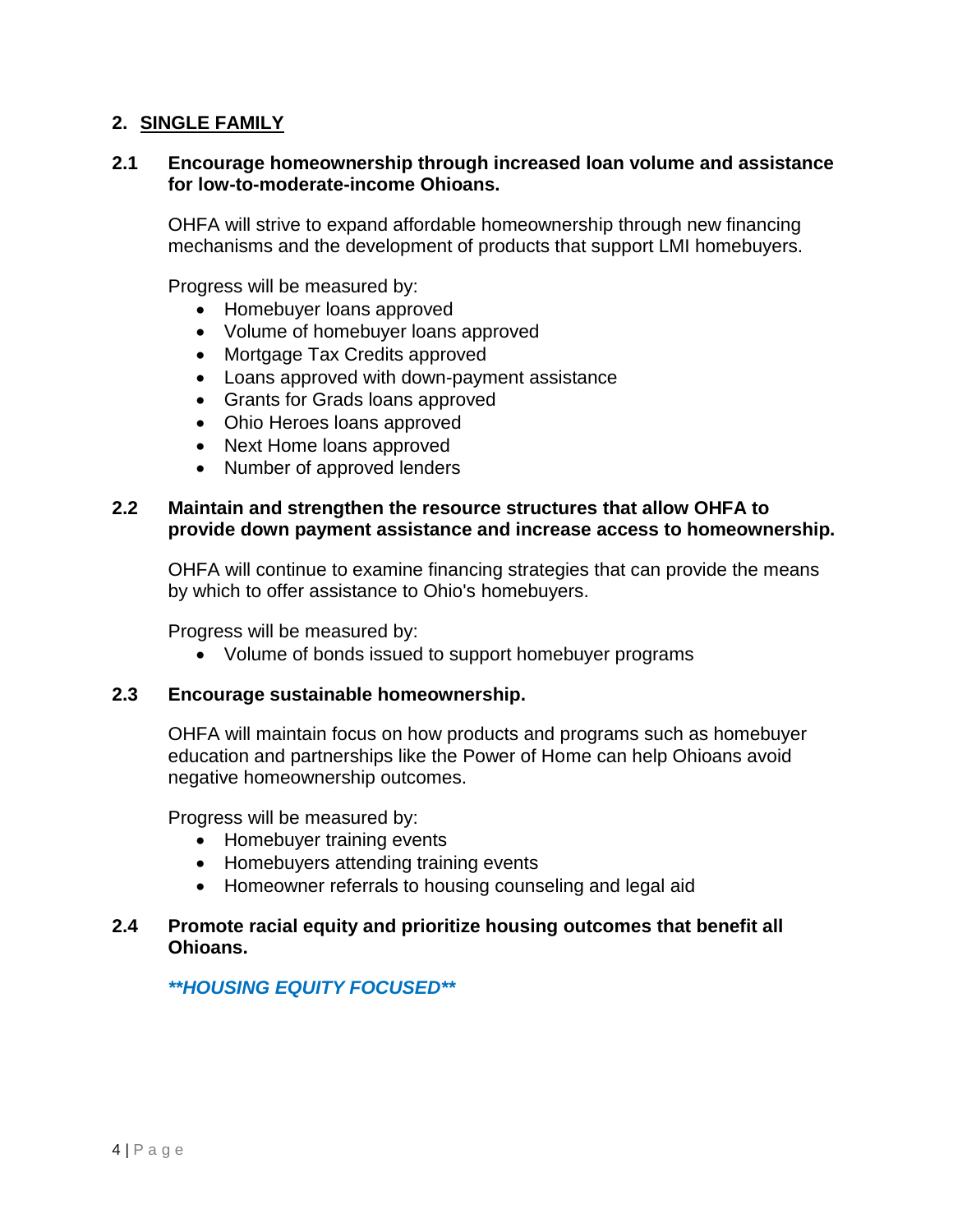OHFA will remain committed to working with partners in the housing industry to improve racial equity in lending, through increased outreach, education, and targeted products.

Progress will be measured by:

- Share of approved Black borrowers
- Targeted homebuyer training events for historically disadvantaged populations (e.g., Black homebuyers)
- **2.5 Invest in and support pilot programs and initiatives that increase the supply of affordable homes for purchase by low-to-moderate income households.**

## *\*\*HOUSING EQUITY FOCUSED\*\**

Through new programs and initiatives, OHFA will help to develop new affordable owner-occupied housing.

Progress will be measured by:

 New pilot programs or initiatives to develop affordable owner-occupied housing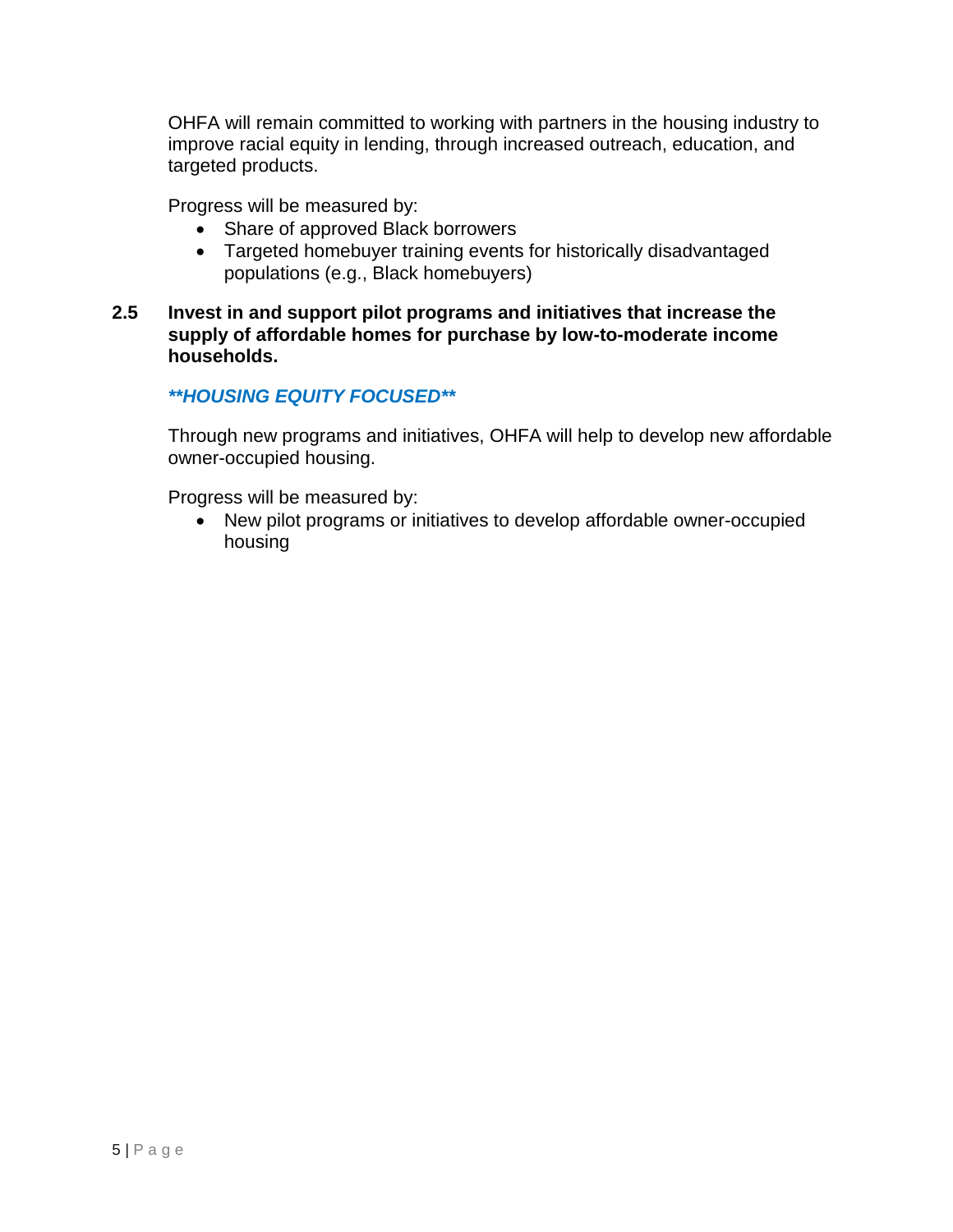### **3. MULTIFAMILY**

## **3.1 Increase the availability of affordable housing through both the production of new affordable rental units and the preservation of existing affordable rental housing.**

OHFA will continue to use the Housing Tax Credit (HTC) program, the Housing Development Assistance Programs (HDAP), and other development tools, to fill critical housing needs across Ohio, while emphasizing the need for preserved affordability.

Progress will be measured by:

- Affordable rental units preserved or created
- Volume of HTCs allocated
- Volume of HDAP funds allocated
- Volume of Multifamily Bonds allocated
- Volume of Housing Development Loans allocated

#### **3.2 Promote and allocate new funding sources for the development of affordable rental housing.**

OHFA will expand the types of projects and populations served with new resources such as Community Development Block Grant Disaster Recovery (CDBG-DR), Multifamily Lending Program (MLP) Risk Share, and HUD 811 Project Rental Assistance.

Progress will be measured by:

- Volume of CDBG-DR funds allocated
- Volume of MLP Risk loans allocated
- Volume of MLP loans (non-risk Share) allocated
- Volume of HUD 811 funds allocated
- HUD 811 units leased up

### **3.3 Work with partners to incorporate population-specific supports into OHFAfunded developments.**

#### *\*\*HOUSING EQUITY FOCUSED\*\**

With the incorporation of population-specific supports into rental developments, OHFA will improve resident health and well-being, and enhance residents' ability to overcome obstacles.

Progress will be measured by:

Affordable rental units funded in projects with a supportive service plan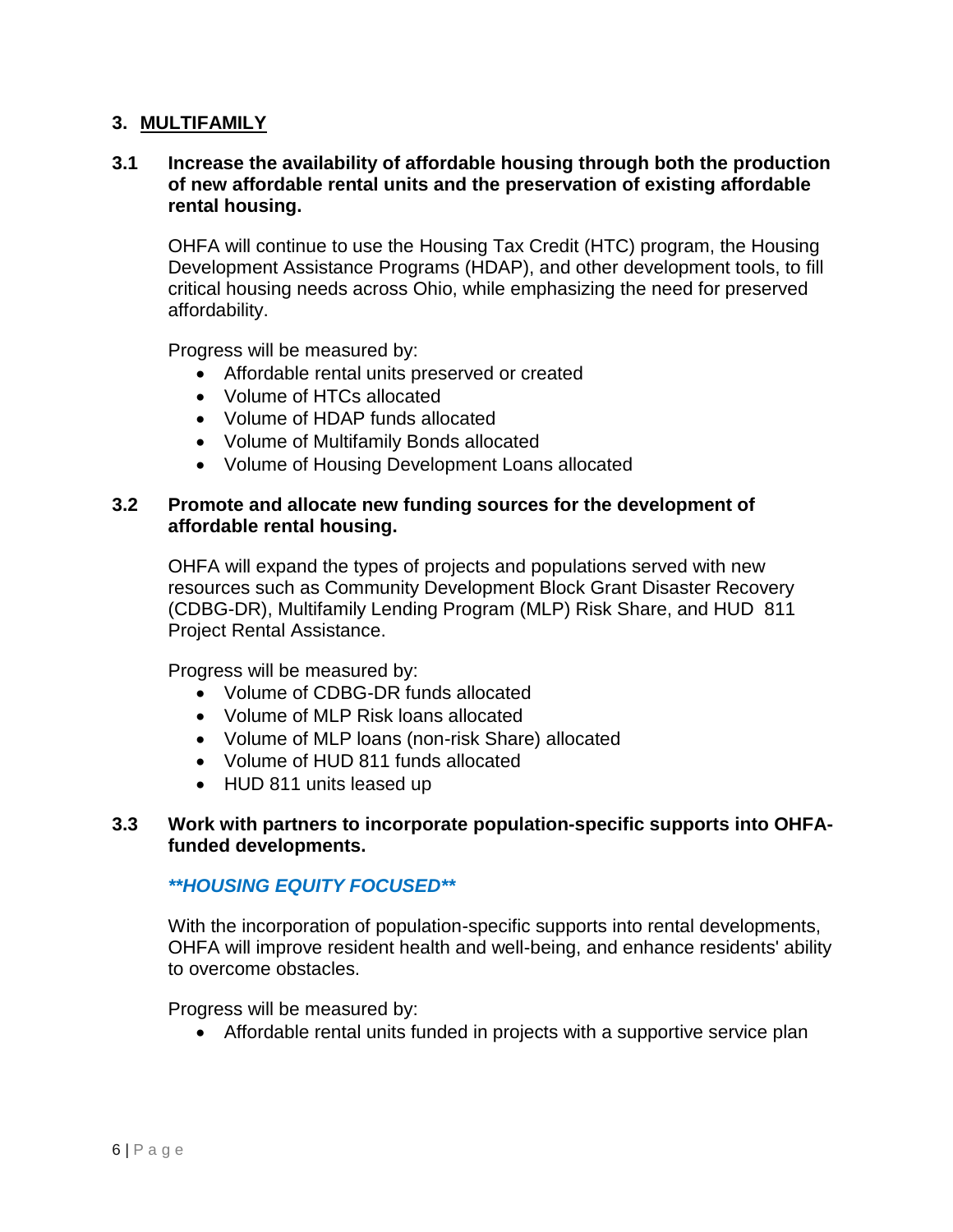## **3.4 Develop a pathway for increased participation in OHFA's multifamily funding programs.**

## *\*\*HOUSING EQUITY FOCUSED\*\**

OHFA will strive to eliminate barriers to accessing resources for developers of affordable renting housing to help individuals or businesses that have historically been left out of the process due to size, lack of experience, race, or gender.

Progress will be measured by:

- Share of awards to projects with minority-owned development companies
- Share of awards to projects with woman-owned development companies
- Share of awards to projects with developers that are small businesses (i.e., fewer than 50 employees)
- Share of awards to projects with developers that are new to OHFA

## **3.5 Administer funding programs in a manner that affirmatively furthers fair housing and promotes diverse and inclusive communities.**

# *\*\*HOUSING EQUITY FOCUSED\*\**

OHFA will remain committed to encouraging housing choice and racial equity through development and preservation in a mix of revitalizing neighborhoods, historically disinvested communities, and high opportunity areas.

Progress will be measured by:

- Affordable rental units in areas of high or very high opportunity
- Affordable rental units in areas of slight, strong, or strongest growth
- Affordable rental units in HUD-designated Qualified Census Tracts

### **3.6 Incentivize and require the inclusion of units available to extremely lowincome households.**

# *\*\*HOUSING EQUITY FOCUSED\*\**

Through competitive funding programs, OHFA will continue to encourage the development of rental housing specifically for renter households with incomes at or below the federal poverty level or 30% of area median income.

Progress will be measured by:

 Affordable rental units funded for households with income at or below the federal poverty level or 30% AMI, whichever is higher (i.e., extremely lowincome)

## **3.7 Support the development of multi-phase, transformative, or innovative affordable rental projects.**